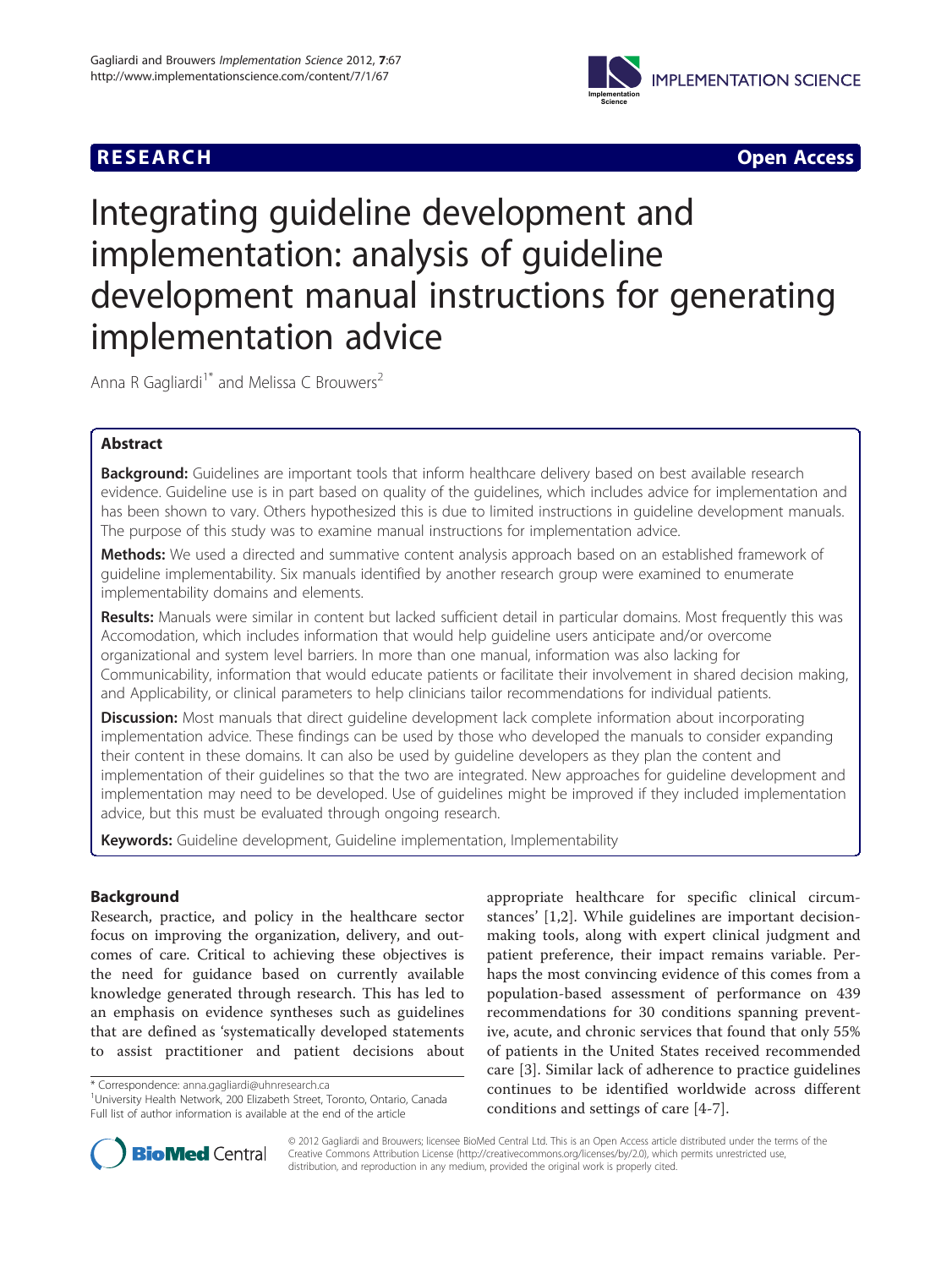Numerous factors influence whether and how guidelines are used. Some of these are extrinsic factors, such as: the nature of the newly recommended practice or technology itself; characteristics of healthcare providers; organizational capacity to collect, adapt, share, and apply evidence; and system-level environmental factors [[8-10](#page-7-0)]. Because these manifest downstream of guideline development, single and combined interventions can be applied to address these barriers and improve compliance with guideline recommendations, although their impact can be variable and inconsistent [\[11](#page-7-0)]. Other factors are intrinsic to guidelines and perhaps best addressed at the time of guideline development. For example, guidelines may be biased through conflict of interest, of variable methodological quality, poorly written and ambiguously presented, viewed as not applicable to individual patients or reducing clinician autonomy, and the volume of guidelines now available may be overwhelming, particularly given that recommendations for the same clinical indication may be inconsistent across different guidelines [[12-14](#page-7-0)].

To promote the development and use of high quality guidelines, the Appraisal of Guidelines Research and Evaluation (AGREE) instrument was developed by an international collaboration of guideline development experts [\[15](#page-7-0)]. A revised version, AGREE II, was recently issued [[16](#page-7-0)]. It can be used to score guidelines based on their reported scope and purpose, stakeholder involvement, rigour of development, clarity of presentation, editorial independence, and applicability. The Guideline Implementability Appraisal (GLIA) instrument is another tool that similarly considers the impact of guideline recommendations on individuals and organizations, and whether measurable indicators are provided by which to evaluate implementation [\[17](#page-7-0)]. Still, many guidelines fail to comply with these recommended standards. Shaneyfelt *et al.* evaluated 279 guidelines published from 1985 to June 1997 by 69 different developers, and found that mean overall adherence to standards for guideline format, methods, identification and summary of evidence, and formulation of recommendations was 43% [[18\]](#page-8-0). When the AGREE instrument was used to evaluate 86 guidelines from 11 countries published between 1992 and 1999, they were found to vary considerably in whether and how they addressed each domain [[19\]](#page-8-0).

Turner et al. proposed that variability in manuals describing guideline development methods may be causing the mismatch between standards for guideline quality and the actual quality of guidelines [\[20](#page-8-0)]. They identified and examined six prominent guideline development manuals and found strong concordance in recommended guideline development methods across all manuals. However, the instructions varied in level of detail,

so the authors hypothesized that manuals may not provide sufficient guidance on how to complete all steps of the guideline development process.

It is now well recognized that simply producing guidelines does not itself lead to use, and that active implementation is needed to encourage their uptake. The Knowledge to Action Cycle offers a framework for promoting the use of guidelines [[21](#page-8-0)]. It recommends an iterative process comprised of several steps, including adapting guidelines to local context, identifying barriers of guideline use, selecting and implementing tailored interventions to promote guideline use, monitoring guideline use, evaluating outcomes associated with guideline use, and sustaining guideline use. Regardless of whether guideline developers are mandated and resourced to implement the guidelines they produce, or whether it is the responsibility of other individuals or organizations to implement guidelines, detailed instructions for guideline implementation are needed. Turner et al. found that four of six manuals described instructions for developing implementation advice that could be included in guidelines. However, the framework they used to examine manuals was based largely on the AGREE instrument, supplemented by a literature search for other key methods related to the development of guidelines. The framework consisted of 14 elements organized in four domains: preparing for guideline development, systematically reviewing the evidence, drafting the guideline, and reviewing the guideline. Only one element pertained to implementation, and they only looked for presence or absence of any implementation information, and not the details of instructions for developing implementation advice.

We investigated how to make guidelines more implementable by modifying their content and format [\[22](#page-8-0)]. We first conducted a review of the medical literature for features of guidelines desired by guideline users, or that are positively associated with guideline use. The framework was validated through review by health professionals and researchers with various clinical and disciplinary perspectives, and refined by using it to examine the content of published guidelines judged to be high quality by trained experts [[22\]](#page-8-0). The final framework consisted of 22 elements within eight domains, including adaptability, usability, validity, applicability, communicability, accommodation, implementation, and evaluation (Table [1](#page-2-0)). Most guidelines we examined contained a large volume of graded evidence (validity) and numerous tables featuring complementary clinical information (applicability), but few contained additional features representing the other six domains that may facilitate application of guidelines by users. As proposed by Turner *et al.*, guidelines may offer little support to users for implementing the recommendations because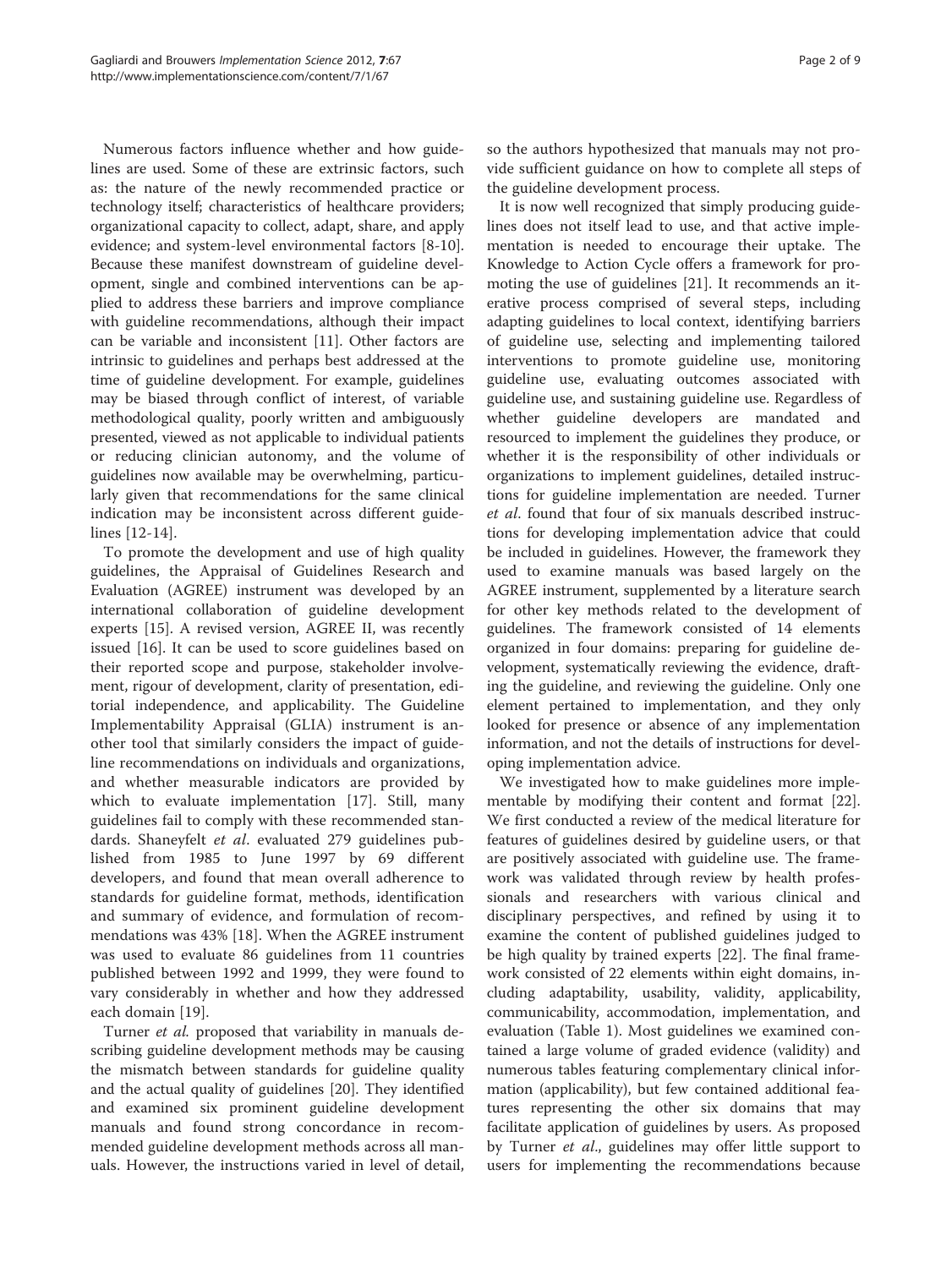### <span id="page-2-0"></span>Table 1 Guideline implementability framework

| Domain          | <b>Definition</b>                                                                                         | <b>Element</b>               | <b>Examples</b>                                                                                                                                                                                                                                                                                    |
|-----------------|-----------------------------------------------------------------------------------------------------------|------------------------------|----------------------------------------------------------------------------------------------------------------------------------------------------------------------------------------------------------------------------------------------------------------------------------------------------|
| Adaptability    | The guideline is available in a variety                                                                   | Sources                      | Internet, peer reviewed journal                                                                                                                                                                                                                                                                    |
|                 | of versions for different users or purposes                                                               | Versions                     | Full text, summary, print, digital                                                                                                                                                                                                                                                                 |
|                 |                                                                                                           | Users                        | Tailored for patients or caregivers                                                                                                                                                                                                                                                                |
| Useability      | Content is organized to enhancethe ease                                                                   | Navigation                   | Table of contents                                                                                                                                                                                                                                                                                  |
|                 | with which the guideline can be used                                                                      | Evidence                     | Narrative, tabulated or both                                                                                                                                                                                                                                                                       |
|                 |                                                                                                           | Recommendations              | Narrative, graphic (algorithms) or both;<br>Recommendation summary (single list in<br>full or summary version rather than dispersed)                                                                                                                                                               |
| Validity        | Evidence is summarized and presented such<br>that its quantity and quality are apparent                   | Number of references         | Total number of distinct references to evidence<br>upon which recommendations are based                                                                                                                                                                                                            |
|                 |                                                                                                           | Evidence graded              | A system is used to categorize quality of evidence<br>supporting each recommendation                                                                                                                                                                                                               |
|                 |                                                                                                           | Number of<br>recommendations | Total number of distinct recommendations                                                                                                                                                                                                                                                           |
| Applicability   | Information is provided to help interpret<br>and apply guidelines for individual patients                 | Clinical considerations      | Information such as indications, criteria, risk factors,<br>drug dosing that facilitates application of the<br>recommendations explicitly highlighted as tips or<br>practical issues using sub-titles or text boxes, or<br>summarized in tables and referred to in<br>recommendations or narrative |
| Communicability | Resources for providers or patients<br>to inform, educate, support and<br>involve patients                | Inform, educate, support     | Informational, educational or supportive resources<br>for patients/caregivers, or contact information<br>(phone, fax, email or URL) for such resources                                                                                                                                             |
|                 |                                                                                                           | Decision making              | Questions or tools for clinicians to facilitate discussion<br>with patients, or decision aids to support patient<br>involvement                                                                                                                                                                    |
| Relevance       | The focus or purpose of the guideline is<br>explicitly stated                                             | Objective                    | Explicitly stated purpose of guideline (clinical, education,<br>policy, quality improvement)                                                                                                                                                                                                       |
|                 |                                                                                                           | Stakeholders                 | Specify who would deliver (individuals, teams,<br>departments, institutions, managers, policy makers,<br>internal/external agents) and receive the services<br>(specify type of patients)                                                                                                          |
|                 |                                                                                                           | Needs                        | Identification of stakeholder needs, perspectives,<br>interests or values                                                                                                                                                                                                                          |
| Accommodation   | Anticipated changes, resources and<br>competencies required to adapt                                      | Technical                    | Equipment or technology needed, or the way services<br>should be organized                                                                                                                                                                                                                         |
|                 | and accommodate guideline utilization<br>are identified                                                   | Regulatory                   | Industrial standards for equipment or technology,<br>or policy regarding their use                                                                                                                                                                                                                 |
|                 |                                                                                                           | Human resources              | Type and number of health professionals needed to<br>deliver recommended services                                                                                                                                                                                                                  |
|                 |                                                                                                           | Professional                 | Education, training or competencies needed by<br>clinicians/staff to deliver recommendations                                                                                                                                                                                                       |
|                 |                                                                                                           | Workflow                     | Anticipated changes in workflow or processes during/<br>after adoption of recommendations                                                                                                                                                                                                          |
|                 |                                                                                                           | Costs                        | Direct or productivity costs incurred by acquiring<br>resources or training to accommodate guidelines,<br>or as a result of service reductions during transition<br>from old to new processes                                                                                                      |
| Implementation  | Processes for planning and applying<br>local strategies to promote<br>guideline utilization are described | Identify barriers            | Individual, organizational, or system barriers that could<br>challenge adoption, or instructions for local needs<br>assessment of quideline users                                                                                                                                                  |
|                 |                                                                                                           | Tailor guideline             | Instructions, tools or templates to tailor guideline/<br>recommendations for local context                                                                                                                                                                                                         |
|                 |                                                                                                           | Integrated tools             | Point-of-care templates/forms (clinical assessment,<br>standard orders) to integrate guidelines within care<br>delivery processes                                                                                                                                                                  |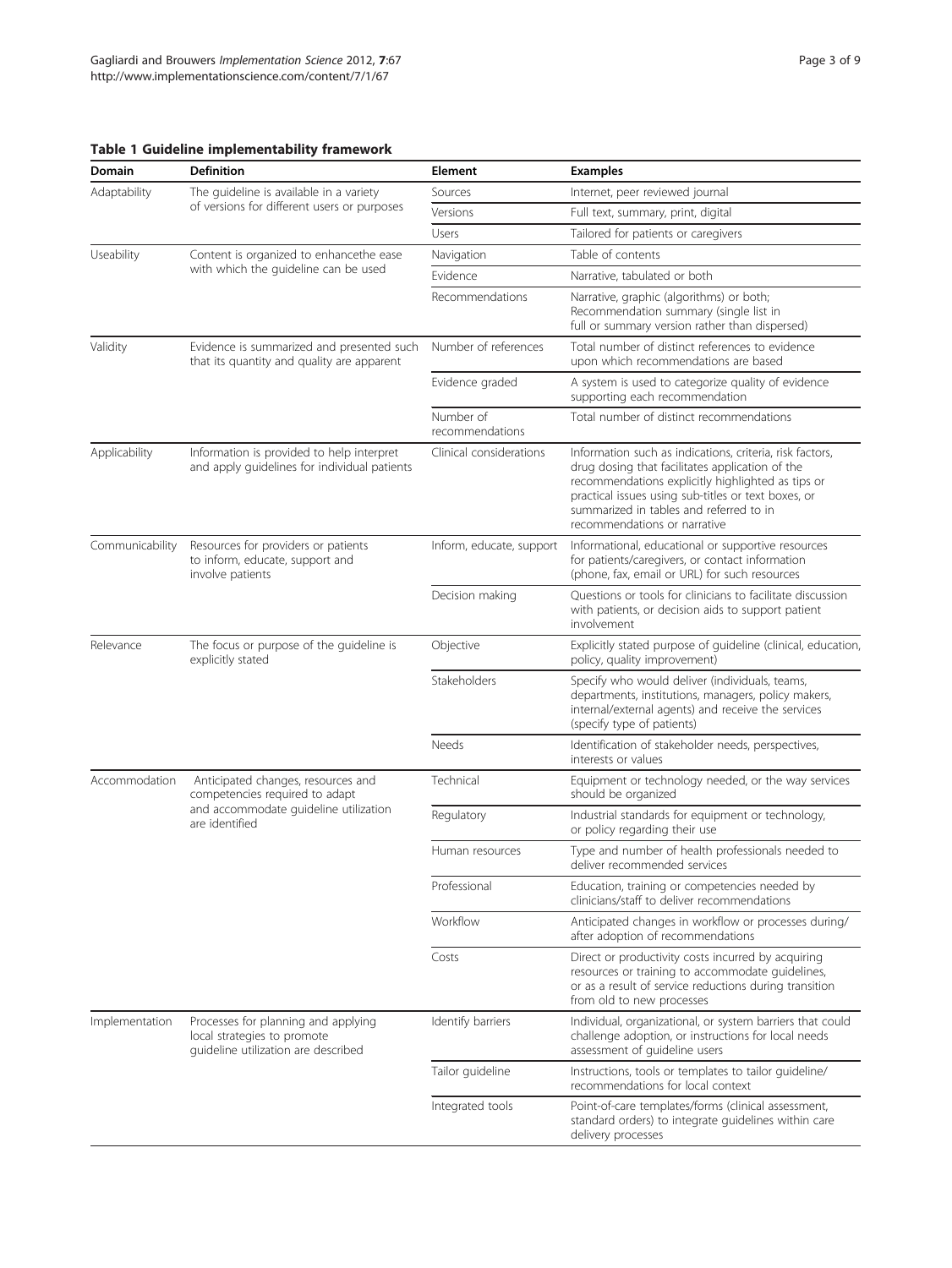|            |                                                                                          | Promote utilization | Possible mechanisms by which to promote quideline<br>utilization                                                                                 |
|------------|------------------------------------------------------------------------------------------|---------------------|--------------------------------------------------------------------------------------------------------------------------------------------------|
| Evaluation | Processes for evaluating<br>quideline implementation<br>and utilization are<br>described | Implementation      | Methods for evaluating the<br>implementation process                                                                                             |
|            |                                                                                          | Utilization         | Audit tools or performance measures/<br>quality indicators to assess the organization,<br>delivery and outcomes of quideline<br>recommended care |

#### Table 1 Guideline implementability framework (Continued)

guideline development manuals lack instructions for developing such implementation advice. To confirm this and more thoroughly describe the nature of instructions for developing implementation advice in guideline development manuals, the purpose of this research was to reexamine the manuals sampled by Turner et al. according to our framework of implementability, which reflects guideline components shown by research to be associated with intent to, and actual use of guidelines. Use of a more detailed framework serves to pinpoint specific implementation information that may be lacking, thereby informing future updating of such manuals, or development of adjunct products.

## **Methods**

#### Approach

Content analysis describes ideas in written, verbal, or visual communication to generate, extend, or validate a framework or model [[23\]](#page-8-0). It involves preparation (select unit of analysis, review data), analysis (code, group text by category), and reporting (describe analysis, findings). There are three types of content analysis (conventional, directed, summative) that vary by inductive or deductive nature [\[24\]](#page-8-0). This study adopted a directed approach by examining the content of guideline development manuals based on domains and elements in the implementability framework, and a summative approach by synthesizing findings to compare the domains and elements included in each manual (summative). As with any qualitative research, the findings of content analysis can be quantified, for example, by counting the number of times a word is used or an idea expressed, or expressed more qualitatively by identifying themes and the way they are expressed [[24\]](#page-8-0). We described the presence or absence of content reflecting implementability domains and elements quantitatively, and compared those findings across manuals.

## Data collection

The unit of analysis is the guideline development manual. These were sampled by convenience. We examined the same manuals identified by Turner et al. because they used a comprehensive strategy to search for and identify the manuals, including the MEDLINE database, various guideline web sites, web sites of known guideline developers, a general search of the Internet using Google, and consultation with members of an evidencebased healthcare email list. They included manuals published in English language, produced by international organizations responsible for guideline development, and supporting the development of evidence-based guidelines, and excluded manuals issued by specialty societies for specific conditions.

Full-text manuals were retrieved from organization web sites, which were checked once again at the time of writing this manuscript to ensure the most recent versions were analyzed. A data extraction form reflecting the implementability framework domains and elements was developed. It was used to extract information about the presence or absence of each element anywhere within the guideline development manuals, plus producer, date of publication, number of pages, stated objective of the manual, implementation context (the stated purpose or setting of implementation), and how the implementation content was organized within the manual. Two individuals independently extracted data, and a third resolved differences and tabulated the data.

#### Data analysis

Tabulated findings were examined to describe general features of each manual, and enumerate the presence of implementation instructions reflecting elements from the implementability framework.

## Results

Manual features are summarized in Table [2](#page-4-0). The six manuals were published between 1998 and 2011 by the Council of Europe (COE), National Health and Medical Research Council (NHMRC), National Institute for Health and Clinical Excellence (NICE), New Zealand Guidelines Group (NZGG), Scottish Intercollegiate Guideline Network (SIGN), and the World Health Organization (WHO) [\[25](#page-8-0)-[30](#page-8-0)]. Their size ranged from 23 to 266 pages plus appendices. The stated objective of all manuals was similar: to inform guideline development. The stated implementation context was also similar across the six manuals, encompassing local patient care, regional management of services, and population-based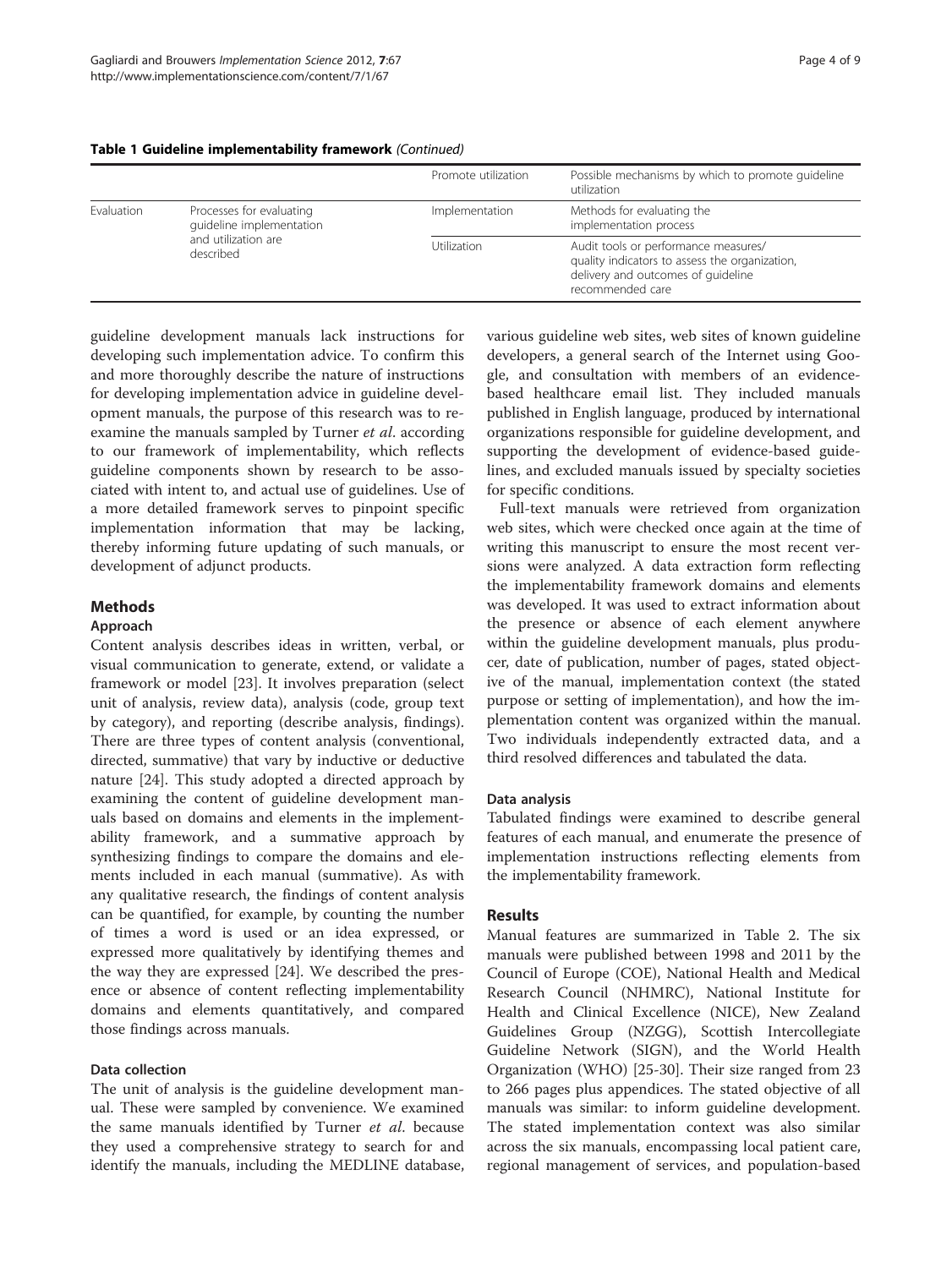#### <span id="page-4-0"></span>Table 2 Features of guideline manuals

| Producer         | Date published             | Pages (#)            | Manual objective                                                                                                                                                                            | Implementation context                                                                       | <b>Section devoted</b><br>specifically to<br>guideline<br>implementation                     |  |
|------------------|----------------------------|----------------------|---------------------------------------------------------------------------------------------------------------------------------------------------------------------------------------------|----------------------------------------------------------------------------------------------|----------------------------------------------------------------------------------------------|--|
| COE (25)         | 2002                       | 77                   | Make proposals on the<br>methodology to be<br>used in developing<br>quidelines                                                                                                              | Daily practice, Managerial,<br>Patient, Legal, ethical                                       | 11 pages in chapter<br>on Dissemination<br>and Implementation                                |  |
|                  |                            |                      | Identify the practical,<br>social, ethical and legal<br>conditions for implementation<br>of quidelines in daily practice                                                                    |                                                                                              |                                                                                              |  |
| NHMRC (26)       | 1999, 2000<br>(supplement) | 79                   | Put forward a method for<br>developing clinical practice<br>quidelines in Australia                                                                                                         | Local conditions (population,<br>setting, costs, constraints,<br>patient values/preferences) | 9 pages in chapter<br>on Dissemination<br>and Implementation                                 |  |
|                  |                            |                      | Reflect concern that greater<br>emphasis should be placed on<br>quideline implementation<br>and evaluation                                                                                  |                                                                                              |                                                                                              |  |
| <b>NICE (27)</b> | 2009                       | 266 plus<br>appendix | Explain how NICE develops<br>clinical quidelines                                                                                                                                            | Patient care and patient<br>outcomes in the National<br>Health Service as a whole            | 6-page chapter                                                                               |  |
|                  |                            |                      | Provide advice to guideline<br>developers on technical aspects<br>of quideline development and<br>the methods used                                                                          | Cost/resources                                                                               |                                                                                              |  |
| NZGG (28)        | 2001                       | 86 plus<br>appendix  | To be used by guideline<br>development teams,<br>to assist them to<br>produce evidence-base<br>clinical practice quidelines                                                                 | Legislative, administrative,<br>clinical, industrial, consumer                               | 10-page chapter on<br>Dissemination and<br>Implementation with<br>focus on<br>implementation |  |
| SIGN (29)        | 2011                       | 104                  | Provide a reference tool that<br>may be used by individual members<br>of guideline development groups<br>as they work through the<br>development process                                    | Local National Health<br>Service board                                                       | 5-page chapter                                                                               |  |
|                  |                            |                      | Allow users to see how SIGN<br>quidelines are developed,<br>and instill confidence<br>that the recommendations<br>are both internally and<br>externally valid, and feasible<br>for practice |                                                                                              |                                                                                              |  |
| WHO (30)         | 2008                       | 23                   | Document the recommended<br>approach to development of<br>WHO quidelines                                                                                                                    | Global, public health                                                                        |                                                                                              |  |

COE, Council of Europe; NHMRC, National Health and Medical Research Council (Australia); NICE, National Institute for Health and Clinical Excellence; NZGG, New Zealand Guidelines Group; SIGN, Scottish Intercollegiate Guidelines Network; WHO, World Health Organization.

policy setting. Five of the six manuals contained a specific chapter addressing implementation ranging from five to eleven pages [[25-29\]](#page-8-0), and one of the five offered a 104-page supplement specific to implementation [[26](#page-8-0)].

Implementability domains and elements addressed in manuals are enumerated in Table [3](#page-5-0). Most manuals contained some representation of the majority of these domains and elements, though detail was minimal and did not lend itself to thematic analysis. COE included all domains but Applicability, but few elements within the domains of Relevance and Accommodation [\[25](#page-8-0)]. NHMRC [\[26](#page-8-0)] included all domains in the main manual or implementation supplement but few elements in the domain of Accommodation, as did NICE [\[27](#page-8-0)]. NZGG did not include the domains of Applicability and Communicability, and few elements in the domain of Accommodation [[28](#page-8-0)]. SIGN did not include the domain of Applicability, and few elements in the domains of Accommodation and Implementation [\[29](#page-8-0)]. WHO did not include the domains of Adaptability and Comunicability,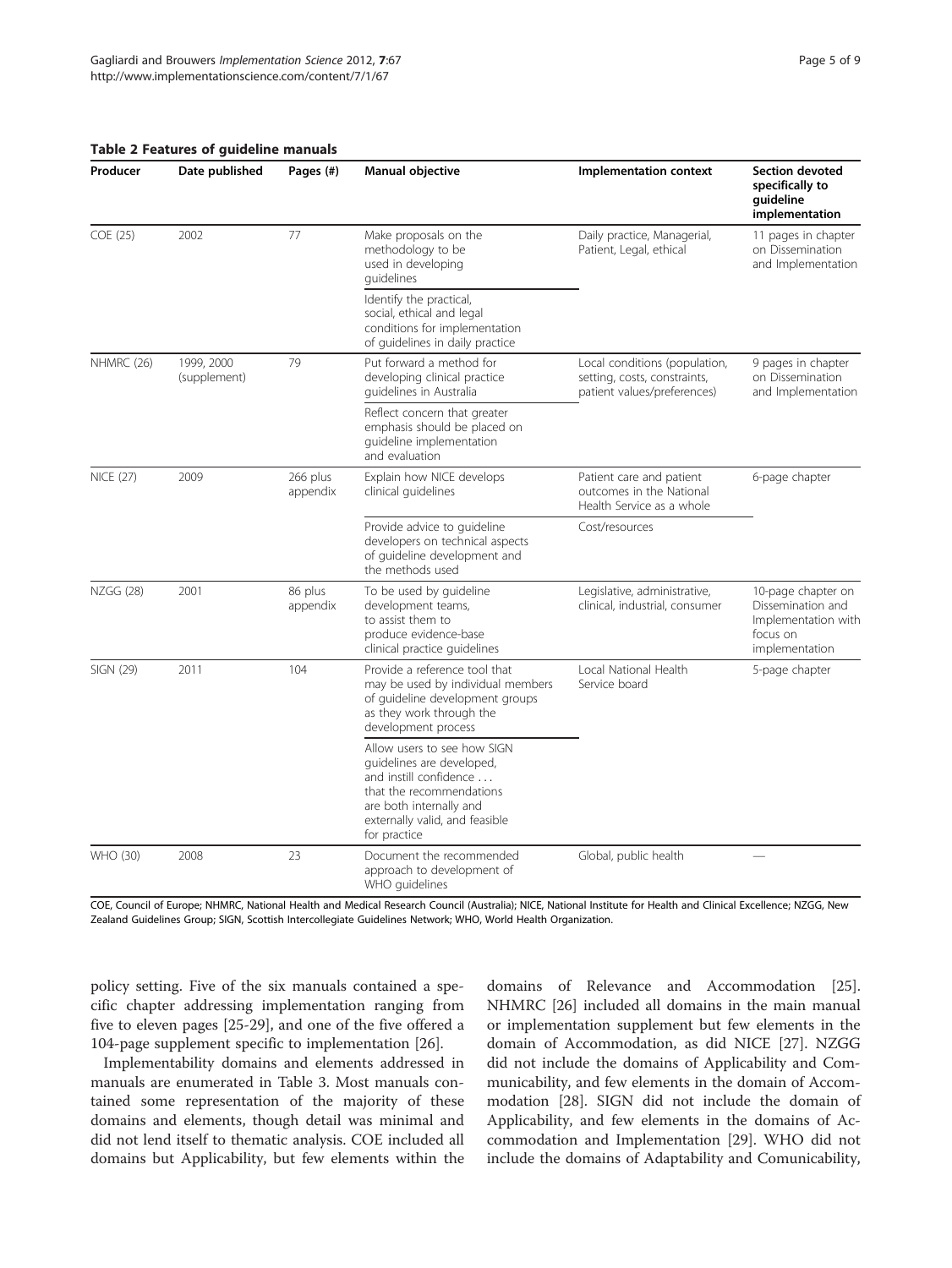#### <span id="page-5-0"></span>Table 3 Domains of implementability addressed in guideline manuals

| Domain/Element            | Producer                 |                          |                          |                          |                          |                          |                |
|---------------------------|--------------------------|--------------------------|--------------------------|--------------------------|--------------------------|--------------------------|----------------|
|                           | COE                      | <b>NHMRC</b>             | <b>NICE</b>              | <b>NZGG</b>              | <b>SIGN</b>              | <b>WHO</b>               | <b>Total</b>   |
| Adaptability              |                          |                          |                          |                          |                          |                          |                |
| Sources                   | $\checkmark$             | $\checkmark$             | $\checkmark$             | $\checkmark$             | ✓                        | $\equiv$                 | 5              |
| Versions                  | $\checkmark$             | $\checkmark$             | $\checkmark$             | $\checkmark$             | $\checkmark$             | $\equiv$                 | 5              |
| Users                     | $\checkmark$             | ✓                        | ✓                        | ✓                        | $\checkmark$             | $\overline{\phantom{0}}$ | 5              |
| <b>Usability</b>          |                          |                          |                          |                          |                          |                          |                |
| Navigation                | $\overline{\phantom{0}}$ | $\equiv$                 | $\checkmark$             | ✓                        | $\equiv$                 | $\equiv$                 | $\overline{2}$ |
| Evidence                  | $\checkmark$             | $\qquad \qquad -$        | $\checkmark$             | $\checkmark$             | ✓                        | ✓                        | 5              |
| Recommendations           | $\checkmark$             | ✓                        | $\checkmark$             | J                        | $\checkmark$             | ✓                        | 6              |
| Validity                  |                          |                          |                          |                          |                          |                          |                |
| # references              | $\equiv$                 | $\equiv$                 | $\equiv$                 | $\equiv$                 | $\equiv$                 | $\equiv$                 | $\mathbf 0$    |
| Evidence graded           | $\checkmark$             | $\checkmark$             | $\checkmark$             | $\checkmark$             | $\checkmark$             | $\checkmark$             | 6              |
| # recommendations         | $\qquad \qquad -$        | $\overline{\phantom{0}}$ |                          | $\overline{\phantom{0}}$ | $\overline{\phantom{0}}$ | $\overline{\phantom{0}}$ | 0              |
| <b>Applicability</b>      |                          |                          |                          |                          |                          |                          |                |
| Individualization         | $\equiv$                 | $\checkmark$             | $\checkmark$             | $\overline{\phantom{0}}$ | ÷                        | $\checkmark$             | 3              |
| <b>Patient support</b>    |                          |                          |                          |                          |                          |                          |                |
| Patient resources         | $\equiv$                 | ✓                        | $\checkmark$             | $\overline{a}$           | ✓                        | $\overline{a}$           | 3              |
| Decision making           | $\checkmark$             |                          | $\equiv$                 | $\overline{a}$           | $\checkmark$             | $\equiv$                 | $\overline{2}$ |
| Relevance                 |                          |                          |                          |                          |                          |                          |                |
| Objective                 | $\equiv$                 | $\checkmark$             | $\checkmark$             | $\equiv$                 | $\equiv$                 | $\checkmark$             | $\overline{3}$ |
| Users                     | $\equiv$                 | $\checkmark$             | $\checkmark$             | $\checkmark$             | $\checkmark$             | √                        | 5              |
| Needs                     | $\checkmark$             | $\checkmark$             | ✓                        | ✓                        | ✓                        | ✓                        | 6              |
| Accommodation             |                          |                          |                          |                          |                          |                          |                |
| Technical                 | $\qquad \qquad -$        | ✓                        | $\overline{\phantom{0}}$ | $\equiv$                 | $\bar{ }$                | ÷                        | $\mathbf{1}$   |
| Regulatory                | $\qquad \qquad -$        | $\equiv$                 | $\equiv$                 | $\equiv$                 | $\equiv$                 | $\overline{\phantom{0}}$ | 0              |
| Human resources           | $\equiv$                 | $\equiv$                 | -                        | $\equiv$                 | $\qquad \qquad -$        | $\equiv$                 | 0              |
| Professional              | $\checkmark$             | $\checkmark$             | ✓                        | $\overline{\phantom{a}}$ | ✓                        | $\qquad \qquad -$        | $\overline{4}$ |
| Workflow                  | ✓                        | $\equiv$                 | ✓                        | $\equiv$                 | ✓                        | $\equiv$                 | $\mathbf{3}$   |
| Costs                     | $\equiv$                 | $\checkmark$             |                          |                          | $\equiv$                 | ✓                        | $\overline{4}$ |
| Implementation            |                          |                          |                          |                          |                          |                          |                |
| Identify barriers         | $\checkmark$             | $\checkmark$             | ✓                        | $\checkmark$             | ✓                        | $\checkmark$             | 6              |
| Tailor recommendations    | $\checkmark$             | $\checkmark$             | ✓                        | $\equiv$                 | $\equiv$                 | ✓                        | $\overline{4}$ |
| Integrated tools          | $\checkmark$             | ✓                        | ✓                        | ✓                        | $\qquad \qquad -$        | $\checkmark$             | 5              |
| Strategies to promote use | $\checkmark$             | $\checkmark$             | $\checkmark$             | $\checkmark$             | $\checkmark$             | $\overline{\phantom{m}}$ | 5              |
| <b>Evaluation</b>         |                          |                          |                          |                          |                          |                          |                |
| Implementation            | $\checkmark$             | ✓                        |                          | ✓                        | ✓                        |                          | $\overline{4}$ |
| Utilization               | $\checkmark$             | $\checkmark$             | $\checkmark$             | $\checkmark$             | $\checkmark$             | $\checkmark$             | 6              |

COE, Council of Europe; NHMRC, National Health and Medical Research Council (Australia); NICE, National Institute for Health and Clinical Excellence; NZGG, New Zealand Guidelines Group; SIGN, Scottish Intercollegiate Guidelines Network; WHO, World Health Organization.

few elements in the domain of Accommodation, and cursory mention of Implementation and Evaluation [\[30](#page-8-0)].

## Discussion

We examined the content of the same guideline development manuals reviewed by Turner *et al.* [\[20](#page-8-0)] using a more comprehensive framework to assess the degree to which they offered instructions for developing implementation advice. Our findings support the observation of Turner et al. that the manuals were similar but lacked sufficient detail. We did not identify trends in manual purpose, implementation context, or content by type of guideline developer. Use of a more comprehensive framework reflecting the multiple steps of implementation revealed specific topics not addressed. Most frequently this was Accomodation, or information that would help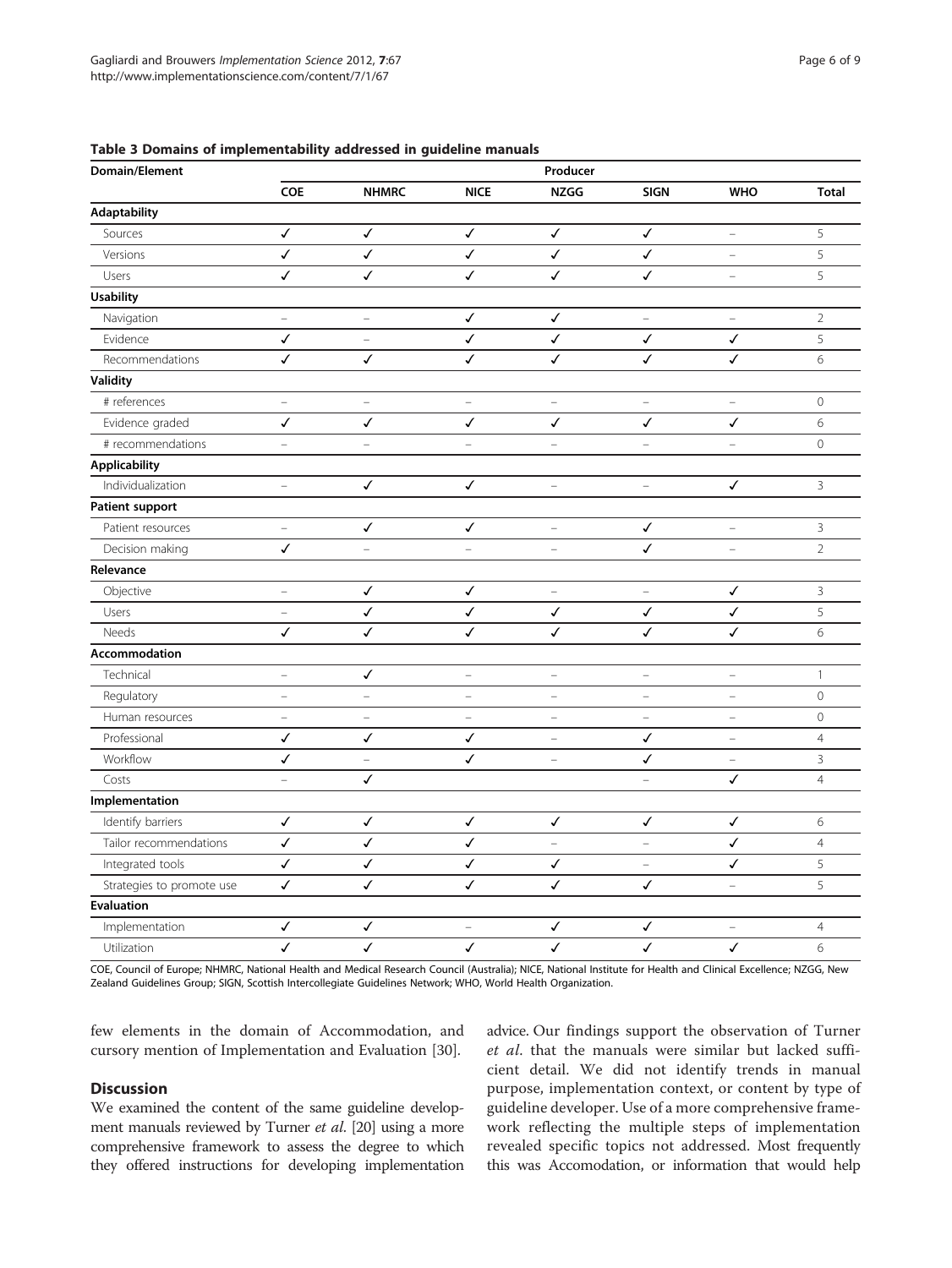guideline users anticipate and/or overcome organizationaland system-level barriers. This may include: information about equipment or technology needed; industrial standards; policies governing their use; type and number of health professionals needed to deliver services; education, training, or competencies needed by staff to deliver services; anticipated changes in workflow or processes during or after adoption of guideline recommendations. In more than one manual, Communicability information was lacking, or resources that physicians and/or patients could use for education or to facilitate shared decision making, as was Applicability information, or clinical parameters to help physicians tailor guideline recommendations for individual patients.

While directions for creating Applicability information were absent in guideline development manuals, our previous work found that 90% of guidelines we examined did include clinical considerations by which to individualize recommendations [\[22](#page-8-0)]. This is likely because guidelines largely summarize data from clinical studies, and closely related to this is information such as diagnostic or risk criteria, pharmacologic dosing, indications for treatment or referral, and management options that often form the basis of Applicability content. The absence of Accomodation and Communicability information in guideline development manuals may not be surprising. Traditionally guidelines have often focused on questions relevant to clinicians, and when gaps in care emerged, the focus of quality improvement has been on changing clinician behaviour. Recognition of the need to consider a broader array of factors that influence guideline use and impact, and the role of guidelines as tools to direct quality improvement in this broader context is relatively recent [[8-10](#page-7-0),[21\]](#page-8-0). Similarly, the role of patients in the patient-provider dyad, clinical decision making, and even guideline development is evolving [[31\]](#page-8-0). In keeping with the fact that new paradigms are emerging, our previous work found that 50% of the guidelines we examined contained Communicability information, and less than 50% contained Accomodation information [\[22](#page-8-0)].

The guideline enterprise is challenged to keep up with these changes and modify the traditional guideline development and implementation strategy. This may require consideration of different knowledge sources and evidence, involvement of different types of experts in the guideline development and implementation process either in staged fashion or as multidisciplinary or interprofessional teams, and partnerships between those who synthesize and interpret clinical effectiveness data and those who plan and/or undertake implementation. We know that guideline implementation is complex, and many developers lack the mandate and/or resources to implement the guidelines they produce [\[32,33](#page-8-0)], so an

overarching question that must be addressed is who bears responsibility for implementing guidelines, what resources are required to support implementation as conceived in this emerging, broader paradigm, and who will provide those resources.

Interpretation of these findings may be confounded by several issues. Not all existing guideline manuals were examined. We instead relied on the comprehensive search strategy applied by another research team to identify our sample. They chose to examine six manuals that were produced by major international guideline development organizations, and of a general nature and therefore of broad relevance. We did search for and examine newer versions of those manuals if they were available. We also ran an updated search for other general guideline development manuals, and found only one published by the Canadian Medical Association [\[34](#page-8-0)]. For consistency and comparative purposes, we examined only the six manuals that were included in the previous study but brief review of the CMA manual revealed that it consists of 34 pages, of which one eleven-page chapter on implementation partially addresses Implementation and a three-page chapter partially addresses Evaluation. Instructions reflecting the remaining implementability domains and elements is lacking, therefore this manual too provides guideline developers with little instruction for preparing implementation advice.

Our implementability framework, while formulated based on expressed needs among various types of guideline users and studies positively associating these features with actual guideline use, has not been thoroughly validated. We have yet to conduct experimental studies that would test whether inclusion of information or tools reflecting these implementability domains leads to guideline implementation, use, and beneficial healthcare outcomes. We also need to assess how different types of users (clinicians, managers, policy makers) would interpret and use implementability tools. First, however, we need to develop implementability tools because our most recent analysis of guidelines (not yet published) found that few contained such tools. In advance of such development, we are further validating the framework with input from international guideline developers, implementers, and researchers. Despite the need for further validation, our framework offers a more comprehensive way to evaluate implementation instructions in guideline development manuals that reflects the emerging, more complex multi-step paradigm of guideline implementation. Therefore, this study provides a more detailed evaluation than previously published on whether differences in intrinsic qualities of guidelines may be due to differences in the content of development manuals, and more precisely how manuals could be refined to facilitate the development of guidelines that provide users with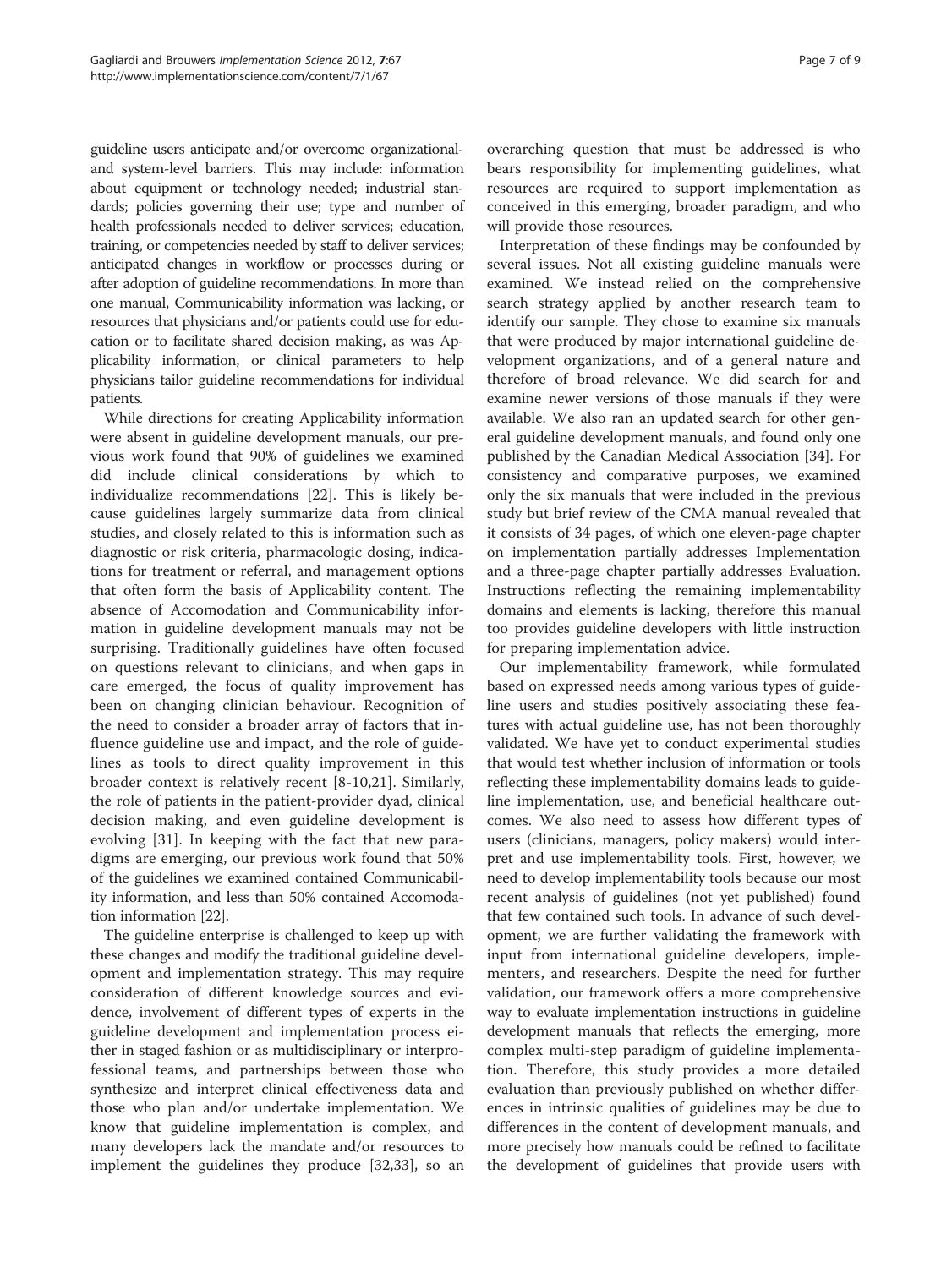<span id="page-7-0"></span>implementation advice. These findings can be used by those who developed the manuals to consider expanding their content. It can also be used by guideline developers as they plan the content and implementation of their guidelines so that the two are integrated.

Another limitation—not necessarily of our study, but in the evidence on guideline development and implementation—is the lack of criteria by which to assess the quality or actionability of instructions for developing guidelines or guideline implementation advice [\[35](#page-8-0)]. By using our more comprehensive implementability framework, we were able to comment on the completeness of the instructions. To judge the quality of the content of the instructions would require development of criteria, probably through expert consensus because little evidence is available, and then more detailed analysis of the content, both of which were beyond the resources available for the study described here. In ongoing research, we are searching for and examining the format and content of guidelines or adjunct products reflecting Accommodation, Implementation, and Evaluation to create ideal templates for tools offering implementation advice that will be vetted by both guideline developers and users.

In conclusion, most manuals that direct guideline development lack complete information about incorporating implementation advice for elements considered important by health professionals and associated with guideline use. These findings can be used by those who developed the manuals to consider expanding their content in these domains. It can also be used by guideline developers as they plan the content and implementation of their guidelines so that the two are integrated. However, to embrace the emerging expanded paradigm of guideline development and implementation, new approaches may need to be considered, including use of different knowledge sources and evidence, involvement of different types of experts, and partnerships between those who synthesize and interpret clinical effectiveness data and those who plan and/or undertake implementation. Who bears responsibility for implementing guidelines, what resources are required to support implementation, and who will provide those resources must also be considered. Use of guidelines might be improved if they included implementation advice, but this must be evaluated through ongoing research.

#### Competing interests

The authors declare that they have no competing interests.

#### Authors' contributions

ARG conceived the study and its design, acquired funding, and coordinated its conduct. MCB contributed to study design, and participated in data interpretation. All authors read and approved the final manuscript.

#### Acknowledgements

This study and the cost of this publication was funded by the Canadian Institutes of Health Research, which took no part in the study design or conduct, or decision to submit this manuscript for publication.

#### Author details

<sup>1</sup>University Health Network, 200 Elizabeth Street, Toronto, Ontario, Canada. <sup>2</sup>McMaster University, Juravinski Hospital Site, 711 Concession Street, Hamilton, Ontario, Canada.

#### Received: 29 January 2012 Accepted: 10 July 2012 Published: 23 July 2012

#### References

- Grimshaw J, Eccles M, Thomas R, MacLennan G, Ramsay C, Fraser C, Vale L: Toward evidence-based quality improvement. Evidence (and its limitations) of the effectiveness of guideline dissemination and implementation strategies 1966-1998. J Gen Intern Med 2006, 21(Suppl 2): S14–S20.
- 2. Browman GP, Levine MN, Mohide A, Hayward RSA, Pritchard KI, Gafni A, Laupacis A: The practice guidelines development cycle: A conceptual tool for practice guidelines development and implementation. J Clin Oncol 1995, 13(2):502–512.
- 3. McGlynn EA, Asch SM, Adams J, Keesey J, Hicks J, DeCristofaro A, Kerr EA: The quality of health care delivered to adults in the United States. NEJM 2003, 348(26):2635–2645.
- 4. FitzGerald JM, Boulet LP, McIvor RA, Zimmerman S, Chapman KR: Asthma control in Canada remains suboptimal: the Reality of Asthma Control (TRAC) study. Can Respir J 2006, 13(5):253–259.
- 5. Brown LC, Johnson JA, Majumdar SR, Tsuyuki RT, McAlister FA: Evidence of suboptimal management of cardiovascular risk in patients with type 2 diabetes mellitus and symptomatic atherosclerosis. CMAJ 2004, 171 (10):1189–1192.
- 6. Roberts VI, Esler CN, Harper WM: What impact have NICE guidelines had on the trends of hip arthroplasty since their publication? J Bone Joint Surg 2007, 89(7):864-867.
- 7. Milchak JL, Carter BL, James PA, Ardery G: Measuring adherence to practice guidelines for management of hypertension. Hypertension 2004, 44:602–608.
- 8. Using Knowledge and Evidence in Health Care. In Multidisciplinary Perspectives. Edited by Louise L-C, Francois C. Toronto: University of Toronto; 2004. Press.
- 9. Francke AL, Smit MC, de Veer AJE, Mistiaen P: Factors influencing the implementation of clinical guidelines for health care professionals. BMC Med Inform Dec Mak 2008, 8:38.
- 10. Baiardini I, Braido F, Bonini M, et al: Why do doctors and patients not follow guidelines? Curr Opin Allergy Clin Immunol 2009, 9:228–233.
- 11. Grimshaw JM, Thomas RE, MacLennan G, Fraser C, Ramsay CR, Vale L, et al: Effectiveness and efficiency of guideline dissemination and implementation strategies. Health Technol Assess 2004, 8(6):1–72.
- 12. Davis DA, Taylor-Vaisey A: Translating guidelines into practice: A systematic review of theoretic concepts, practical experience and research evidence in the adoption of clinical practice guidelines. CMAJ 1997, 157(4):408–416.
- 13. Grilli R, Magrini N, Penna A, Mura G, Liberati A: Practice guidelines developed by speciality societies: the need for critical appraisal. Lancet 2000, 355:103–106.
- 14. Ward JE, Grieco V: Why we need guidelines for guidelines: a study of the quality of clinical practice guidelines in Australia. Med J Aust 1996, 156:574–576.
- 15. Collaboration AGREE: Development and validation of an international appraisal instrument for assessing the quality of clinical practice guidelines. Qual Saf Health Care 2003, 12(1):18–23.
- 16. Brouwers M, Kho ME, Browman GP, et al: on behalf of the AGREE Next Steps Consortium. AGREE II: Advancing guideline development, reporting and evaluation in health care. CMAJ 2010, 182(18):E839–E842.
- 17. Shiffman RN, Dixon J, Brandt C, Essaihi A, Hsiao A, Michel G, O'Connell R: The GuideLine Implementability Appraisal (GLIA): development of an instrument to identify obstacles to guideline implementation. BMC Med Inform Decis Mak 2005, 5:23.